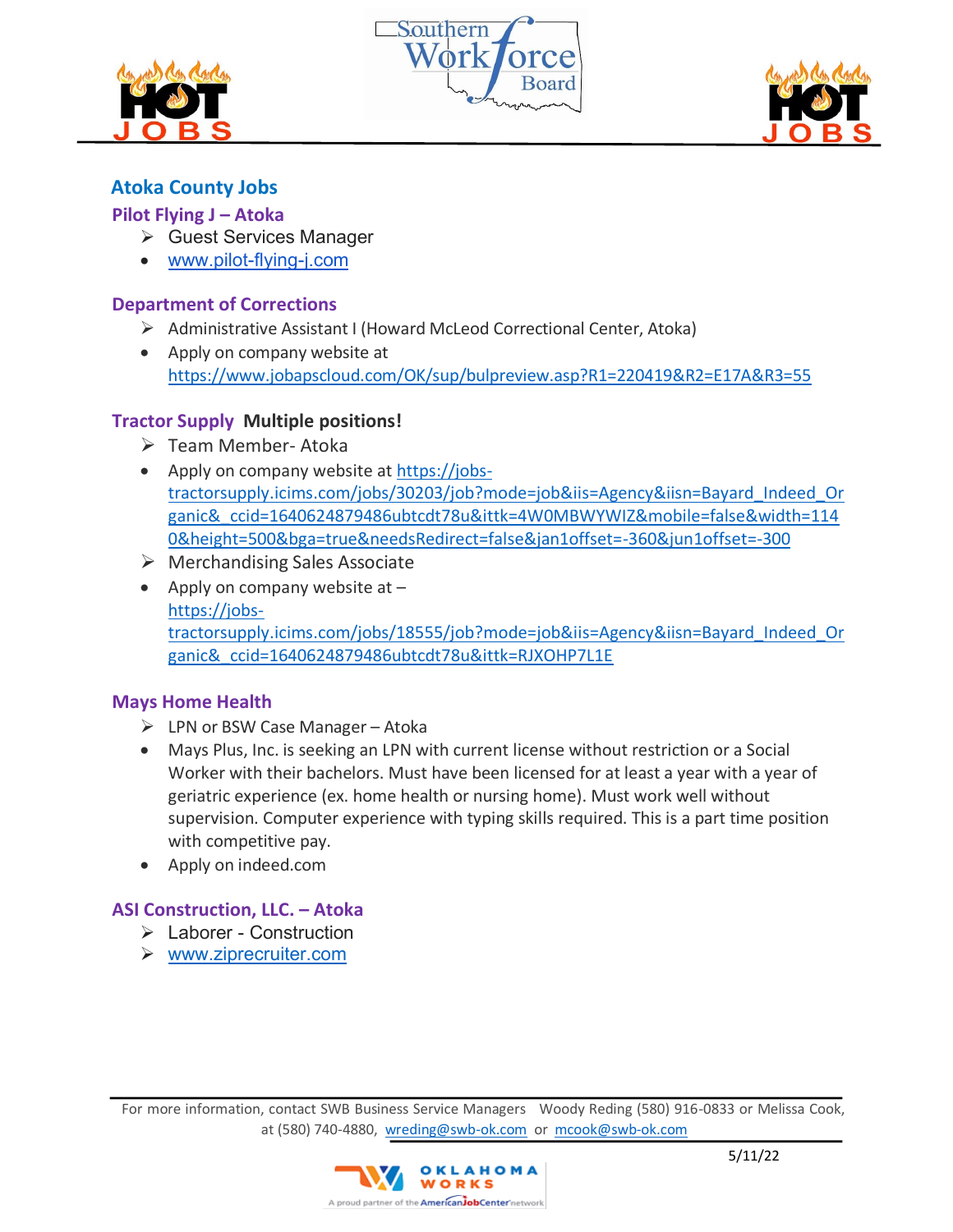





# **Atoka County Jobs (Continued)**

## **Mammoth Energy Services Inc. - Atoka/Ardmore/McAlester**

- ➢ Water Transfer Operator
- ➢ [www.jobs.myjobhelper.com](http://www.jobs.myjobhelper.com/)

#### **Town of Caney**

- ➢ Patrol Officer- If candidate is not CLEET certified we will send them at no cost to the officer
- In person or resumes can be sent to [townofcaney@gmail.com](mailto:townofcaney@gmail.com)

# **Bryan County Jobs**

#### **ETS - Lindgren – Durant**

- ➢ DU Intern Manufacturing Engineer
- www.upward.careers

#### **Courtwright Orthodontics – Durant**

- ➢ Orthodontic Assistant
- [www.indeed.com](http://www.indeed.com/)

#### **MainStreet Auto Supply – Durant**

- ➢ Express Car Wash Attendant
- [www.indeed.com](http://www.indeed.com/)

#### **CMC - Commercial Metals Company – Durant**

- ➢ Rolling Mill Trainee
- [www.cmc.com](http://www.cmc.com/)

#### **Top Shelf Botanicals – Mead**

- ➢ Trimmer
- [www.indeed.com](http://www.indeed.com/)

#### **City of Durant**

- ➢ Parks Maintenance Worker
- Apply in-person @ Oklahoma Works Center 4209 Hwy 70 Durant or download application from city website and submit via email

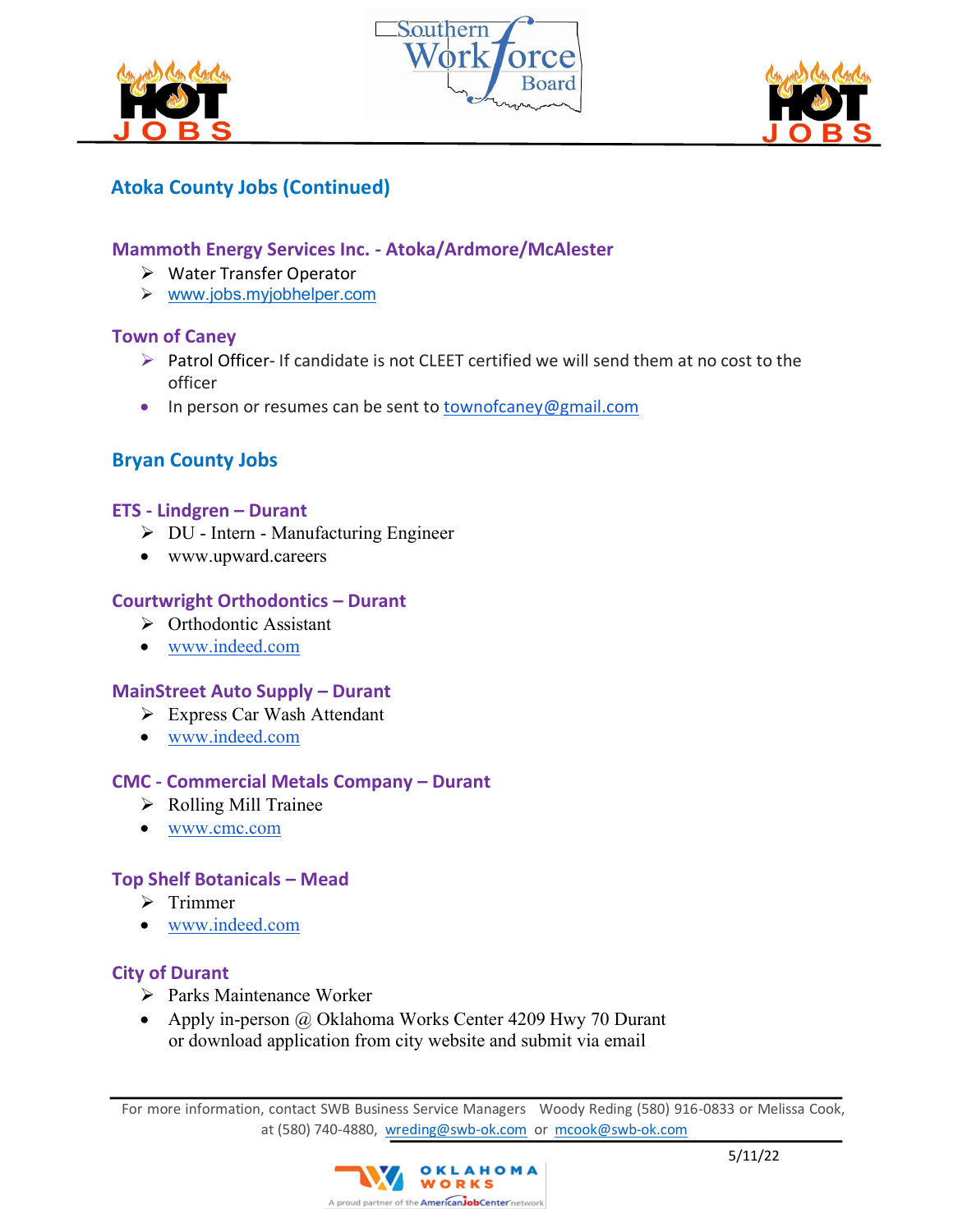





## **Bryan County Jobs (Continued)**

#### **Jonas Powersports – Durant**

- ➢ Front Desk Receptionist
- [www.indeed.com](http://www.indeed.com/)

#### **Hunter Care Health – Durant**

- ➢ Data Entry Pharmacy Technician
- [www.glassdoor.com](http://www.glassdoor.com/)

#### **SG Echo**

- ➢ Modular Manufactures- Entry Level wage \$16-\$19/hr
- Company Paid for Employee Health Insurance
- Apply on site at 2917 Big Lots Dr. Durant, Ok or email your resume to [nrodriguez@sgecho.com](mailto:nrodriguez@sgecho.com)

## **Cherokee Telephone Company – Calera NEW!!!**

- ➢ Customer Service Representative
- $\triangleright$  Apply at [www.indeed.com](http://www.indeed.com/)

## **Applebee's – Durant NEW!!!**

- ➢ All Positions
- ➢ Apply at [www.indeed.com](http://www.indeed.com/)

#### **Modern Abstract & Title – Durant NEW!!!**

- $\triangleright$  Title Clerk
- ➢ Apply at [www.indeed.com](http://www.indeed.com/)

#### **SOSU - Durant NEW!!!**

- ➢ Athletics Secretary
- $\triangleright$  Apply at [www.indeed.com](http://www.indeed.com/)

## **RGB Eye Associates – Durant NEW !!!**

- ➢ Patient Coordinator
- ➢ Apply at [www.indeed.com](http://www.indeed.com/)

## **Stephenson Wholesale / Indian Nation Wholesale Co. – Durant NEW!!!**

- ➢ Office Clerk
- $\triangleright$  Apply at www.indeed.com

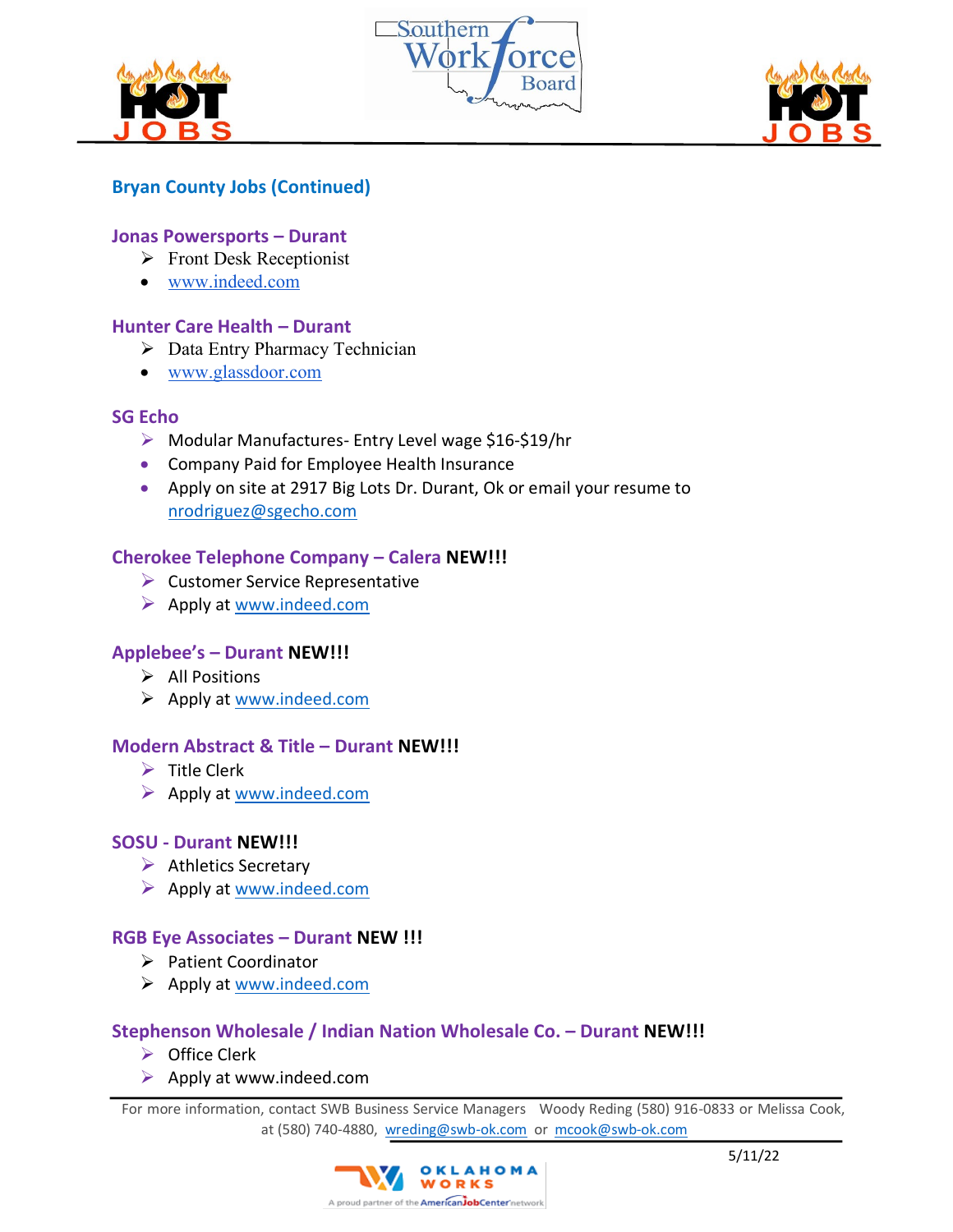





# **Carter County Jobs**

#### **Michelin – Ardmore**

- ➢ 16 Student Production Operator
- ➢ [www.glassdoor.com](http://www.glassdoor.com/)

## **Mammoth Energy Services Inc. - Atoka/Ardmore/McAlester**

- ➢ Water Transfer Operator
- ➢ [www.jobs.myjobhelper.com](http://www.jobs.myjobhelper.com/)

#### **Love's Travel Stops – Ardmore**

- ➢ Truck Care Diesel Technician
- ➢ Apply at [www.loves.com](http://www.loves.com/)

#### **PMA USA – Ardmore**

- ➢ Territory Account Manager
- ➢ Sales Manager Trainee
- ➢ Apply at [www.ziprecruiter.com](http://www.ziprecruiter.com/)

#### **EMCOR Group – Ardmore**

- ➢ PM Technician
- ➢ Apply at [www.ziprecruiter.com](http://www.ziprecruiter.com/)

#### **Atlas Roofing – Ardmore**

- $\triangleright$  Industrial Maintenance Technician
- ➢ Apply at [www.ziprecruiter.com](http://www.ziprecruiter.com/)

#### **IHOP Express – Ardmore**

- ➢ Assistant General Manager
- ➢ Apply at www.ziprecruiter.com

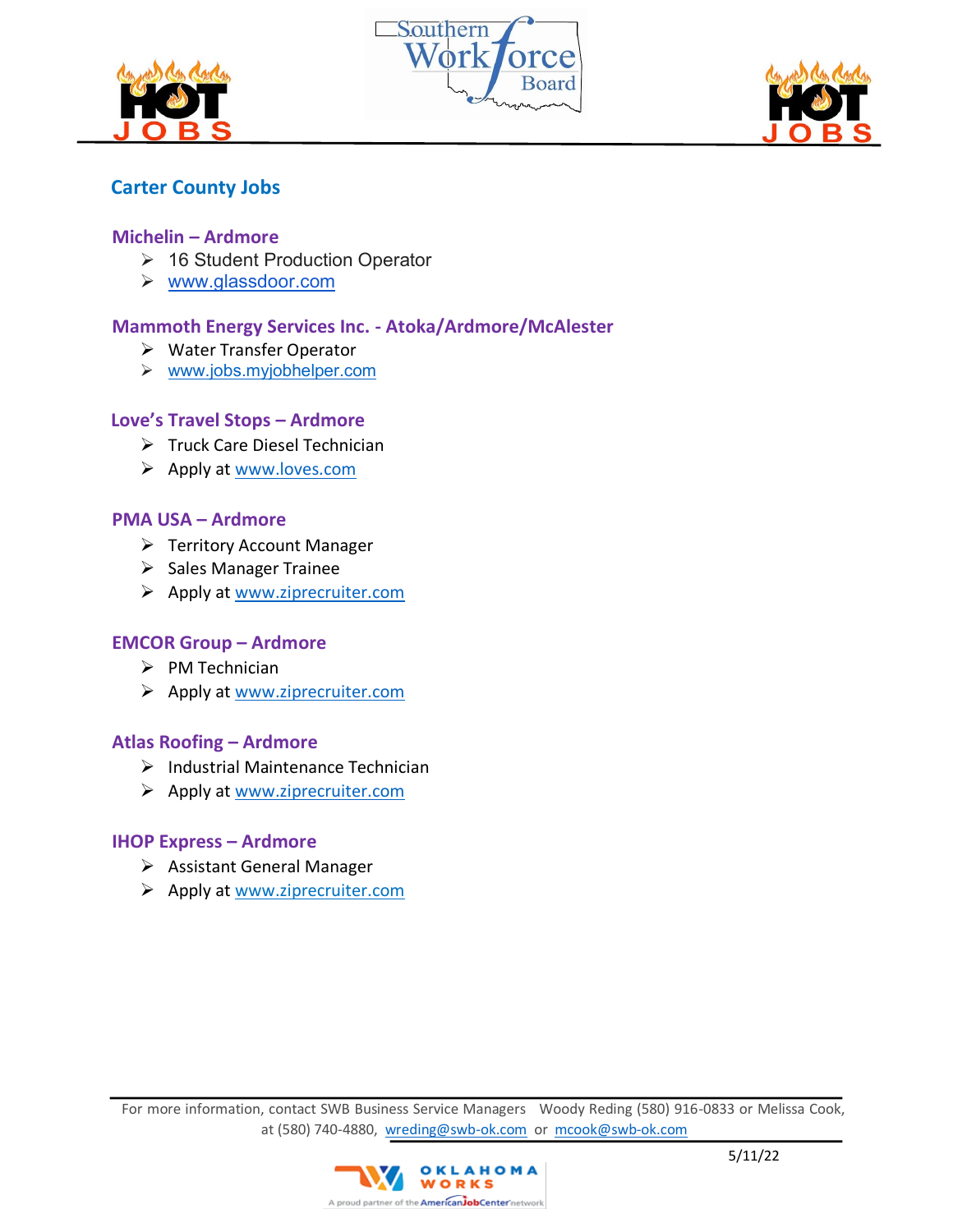





# **Choctaw County Jobs**

## **The Fort Towson Depot Steakhouse**

- $\triangleright$  Cook/Chef Part Time
- ➢ Wait Staff Positions Part Time
- $\triangleright$  Kitchen Helper Part Time

The following positions are open in Fort Towson for a new fine dining restaurant opening in mid-May. The Fort Towson Depot Steakhouse is located in the Fort Towson Depot building and will be open Thursday to Saturday evenings, work hours will be approximately 5:00 pm to 11 p.m. No experience required.

• Apply by email address shown above, in person at 101 W Valliant Ave. (RG Trading Post Café, corner of N Main Street and Hwy 70) in Fort Towson, or by calling me at 580-300- 3008.

## **Lift Community Action Agency**

All jobs are Full-Time with flexible Benefit options that include; Medical, Vision, Dental, Life, 403b

Retirement planning with matching; 12 paid holidays each year; monthly accrual of personal and sick

leave. On the job training. If a salary range is listed, the salary will be based on education/experience.

- ➢ Housing Senior Community Development Specialist Hugo / Salary \$41,205 \$45,428
- ➢ Housing Weatherization Retrofit Installer/Carpenter Hugo / Salary \$24,095
- ➢ Housing Intake Specialist Durant / Salary \$25,000-\$27,000
- ➢ Self-Help Housing Construction Supervisor Ardmore / Salary \$37,374
- ➢ Self-Help Housing Program Secretary Durant/Ardmore / Salary \$20,208 \$22,280
- ➢ Technical & Management Assistance (T&MA) Self-Help Training Assistant-Hugo/ Salary \$35,395-\$41,205
- ➢ Drug Free Communities Program Coordinator Hugo / Salary \$21,852
- ➢ Tri-County Community Response & Recovery Specialist (CRRS) Hugo / Salary \$26,300
- ➢ Administration Administrative Assistant Hugo / Salary \$26,561-\$32.285
- Apply at 209 North 4th st, Hugo[www.liftca.org](http://www.liftca.org/) or 580-326-3351

## **Tender Care Private Services – Hugo**

- ➢ Advantage Nurse (RN)
- ➢ Apply at [www.jobrapido.com](http://www.jobrapido.com/)

#### **Encompass Home Health – Hugo**

- ➢ Registered Nurse (RN, Home Health (PRN)
- ➢ Apply at [www.myjobkeeper.com](http://www.myjobkeeper.com/)

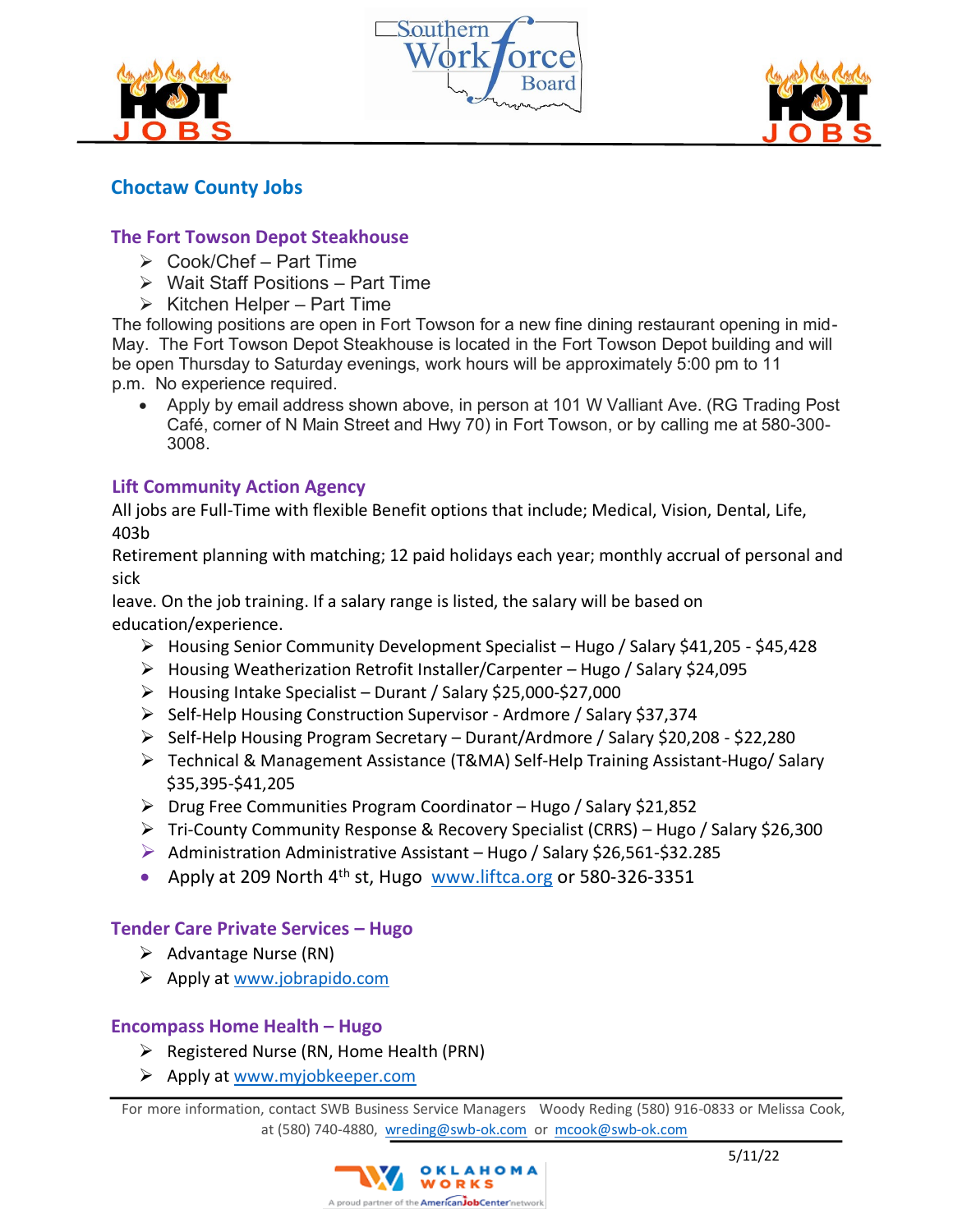





# **Choctaw County Jobs (Continued)**

## **Mays Home Health – Hugo**

- ➢ Private Duty Pediatric Licensed Practical Nurse (LPN), LPN Medical Review Assistant
- ➢ Apply at [www.jobscore.com](http://www.jobscore.com/)

## **Evolution Health – Hugo**

- ➢ Home Health Aide PRN
- ➢ Apply at [www.upward.net](http://www.upward.net/)

## **Elara Caring – Hugo**

- ➢ Licensed Practical Nurse (LPN), Home Health (PRN)
- ➢ Apply at [www.ziprecruiter.com](http://www.ziprecruiter.com/)

## **Choctaw Nation of Oklahoma – Hugo**

- ➢ Licensed Professional Counselor Victims Assistance
- ➢ Apply at [www.upward.net](http://www.upward.net/) ➢

## **Aveanna Healthcare – Hugo**

- ➢ Registered Nurse (RN), Licensed Practical Nurse (LPN)
	- Apply at [www.aveannahealthcare.com](http://www.aveannahealthcare.com/)

## **GPAC – Hugo**

- ➢ Funeral Director
- [www.lensa.com](http://www.lensa.com/) or contact Jennifer Cook at 605-679-9293

## **Amedysis Home Health Services – Hugo**

- ➢ Clinical Manager
	- Apply at [www.lensa.com](http://www.lensa.com/)

## **Martin Marietta Materials – Sawyer**

- ➢ Quarry Plant Manager
- [www.ziprecruiter.com](http://www.ziprecruiter.com/) or company website

## **Western Farmers Electric Group – Hugo**

- ➢ Fuel Systems Operator
- [www.lensa.com](http://www.lensa.com/)

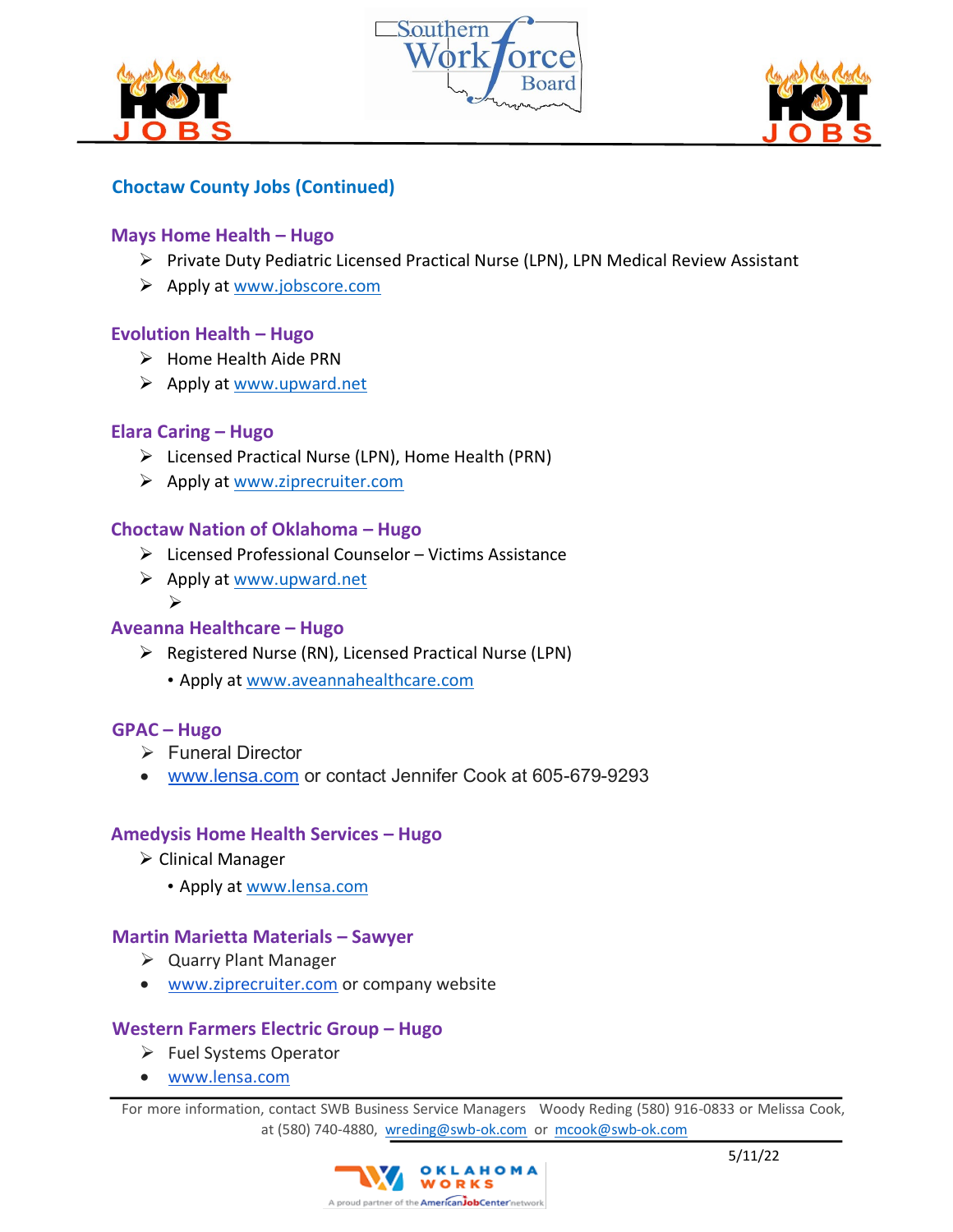





# **Choctaw County Jobs (Continued)**

#### **Aflac – Hugo**

- $\triangleright$  Sales Associate Benefits Advisor
- $\triangleright$  Apply at [www.ziprecruiter.com](http://www.ziprecruiter.com/)

## **Braum's Ice Cream & Dairy Store – Hugo NEW!!!**

- $\triangleright$  Shift Supervisor
- ➢ Apply at [www.everyjobforme.com](http://www.everyjobforme.com/)

## **Choctaw Resort & Casino Grant NEW !!!**

- ➢ Director of Restaurants
- ➢ Apply at hcareers.com

# **Coal County Jobs**

#### **[Mays Home Health](https://www.indeed.com/cmp/Mays-Home-Health?campaignid=mobvjcmp&from=mobviewjob&tk=1g18vk2m7q69i800&fromjk=22967ee8f5983312)**

- $\triangleright$  Personal Care Aide Coalgate
- ➢ Apply on www.indeed.com

#### **[DISH](https://www.indeed.comdish/?campaignid=mobvjcmp&from=mobviewjob&tk=1g149p9otr0me801&fromjk=318598eb4aae9afb)**

- ➢ Satellite TV Technician- \$17 an hour
- ➢ Coalgate, OK 74538
- Apply on [www.indeed.com](http://www.indeed.com/)

## **Oklahoma State University – Coalgate**

- ➢ Nutrition Education Assistant
- [www.glassdoor.com](http://www.glassdoor.com/)

#### **Family Dollar – Coalgate**

- ➢ Customer Service Representative
- $\triangleright$  Apply on company website at: [https://sjobs.brassring.com/TGnewUI/search/home/HomeWithPreLoad?PageType=JobD](https://sjobs.brassring.com/TGnewUI/search/home/HomeWithPreLoad?PageType=JobDetails&partnerid=25600&siteid=5477&jobid=1502600&codes=indeed#jobdetails=1502600_5477) [etails&partnerid=25600&siteid=5477&jobid=1502600&codes=indeed#jobdetails=150260](https://sjobs.brassring.com/TGnewUI/search/home/HomeWithPreLoad?PageType=JobDetails&partnerid=25600&siteid=5477&jobid=1502600&codes=indeed#jobdetails=1502600_5477) [0\\_5477](https://sjobs.brassring.com/TGnewUI/search/home/HomeWithPreLoad?PageType=JobDetails&partnerid=25600&siteid=5477&jobid=1502600&codes=indeed#jobdetails=1502600_5477)

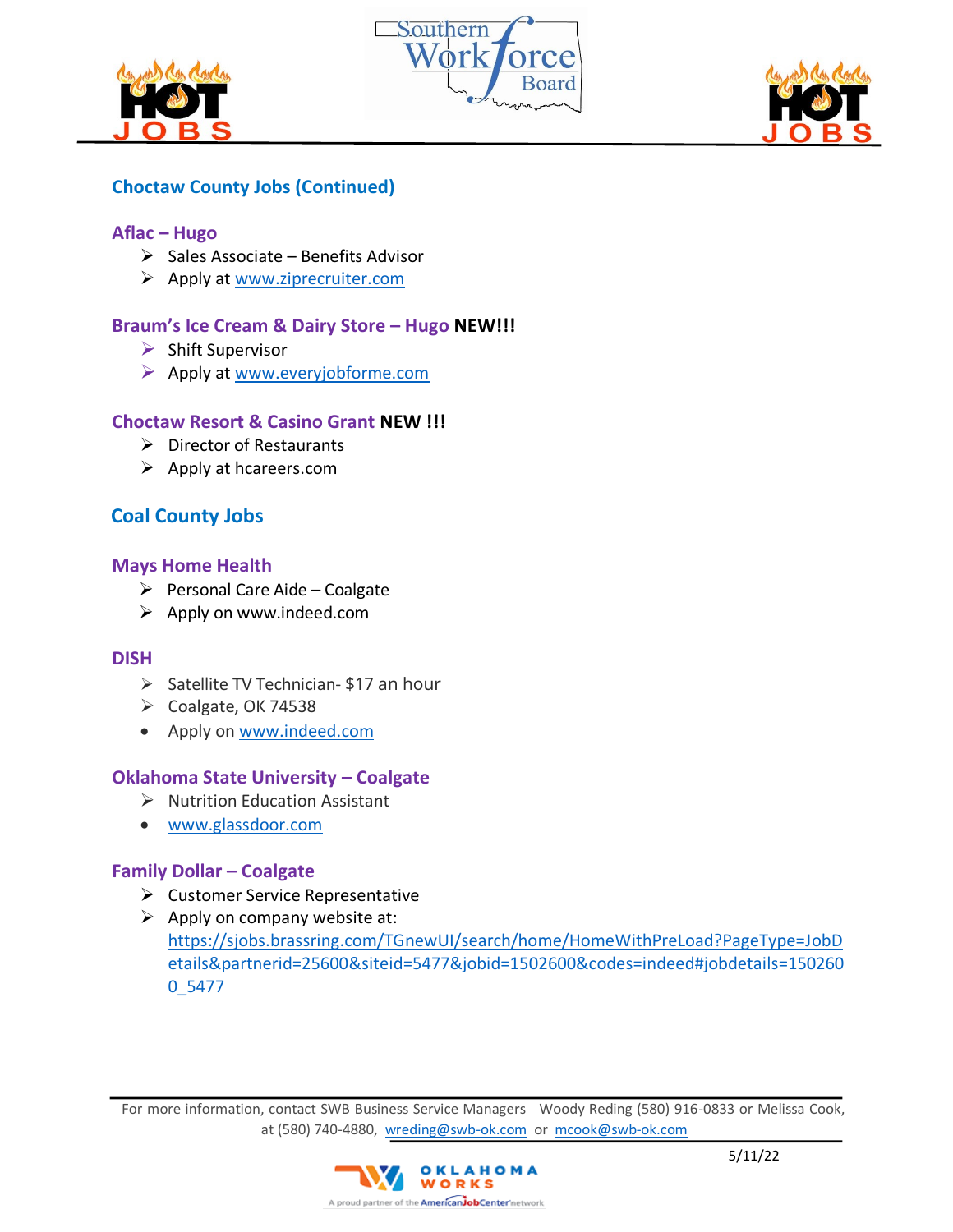





# **Coal County Jobs (Continued)**

## **Complete Home Services – Coalgate**

- ➢ PCA Personal Care Assistant Sign on bonus up to \$350
- ➢ Apply on Indeed at htpps://m5.apply.indeed.com/beta/indeedapply/form/contact-info

# **Garvin County Jobs**

#### **IBC Bank**

- ➢ Universal Teller I
- ➢ Apply on company website at [https://ibc.wd5.myworkdayjobs.com/en-](https://ibc.wd5.myworkdayjobs.com/en-US/IBC_Careers/job/Lindsay-OK/Universal-Teller-I_R9308)[US/IBC\\_Careers/job/Lindsay-OK/Universal-Teller-I\\_R9308](https://ibc.wd5.myworkdayjobs.com/en-US/IBC_Careers/job/Lindsay-OK/Universal-Teller-I_R9308)

## **CVR Energy**

- ➢ Dispatcher
- $\triangleright$  This position coordinates and directs driver activities and assignments to ensure the safe movements of crude and finished products from terminals and refinery. Accountabilities include scheduling drivers and equipment to meet the needs of internal and external customers; maintaining a consistent level of quality customer service; efficiently scheduling for the movement of bulk liquids; providing drivers and equipment for emergency repairs within various business groups; scheduling equipment to meet Preventive Maintenance (PM) schedules and maintaining compliance with all regulatory and company procedures. This position will be required to work rotating shifts including weekends and holidays.
- ➢ Apply on [www.indeed.com](http://www.indeed.com/)

## **Complete Home Services – Wynnewood**

- ➢ PCA Personal Care Assistant Sign on bonus up to \$350
- ➢ Apply on Indeed at<https://m5.apply.indeed.com/beta/indeedapply/form/contact-info>

## **Aaron's – Wynnewood**

## Sales Associate

➢ Apply at [https://jobs.aarons.com/job/-/-](https://jobs.aarons.com/job/-/-/1618/27870109504?utm_campaign=sales_associate_2022&source=rd_pj&utm_medium=jobad&ss=paid&p_uid=WOeY1jKFuq&p_sid=JiU3sRb&utm_content=pj_board&utm_source=indeed&dclid=CLf2weeAxPcCFQRP1Qod7jlKtQ)

[/1618/27870109504?utm\\_campaign=sales\\_associate\\_2022&source=rd\\_pj&utm\\_mediu](https://jobs.aarons.com/job/-/-/1618/27870109504?utm_campaign=sales_associate_2022&source=rd_pj&utm_medium=jobad&ss=paid&p_uid=WOeY1jKFuq&p_sid=JiU3sRb&utm_content=pj_board&utm_source=indeed&dclid=CLf2weeAxPcCFQRP1Qod7jlKtQ) [m=jobad&ss=paid&p\\_uid=WOeY1jKFuq&p\\_sid=JiU3sRb&utm\\_content=pj\\_board&utm\\_s](https://jobs.aarons.com/job/-/-/1618/27870109504?utm_campaign=sales_associate_2022&source=rd_pj&utm_medium=jobad&ss=paid&p_uid=WOeY1jKFuq&p_sid=JiU3sRb&utm_content=pj_board&utm_source=indeed&dclid=CLf2weeAxPcCFQRP1Qod7jlKtQ) [ource=indeed&dclid=CLf2weeAxPcCFQRP1Qod7jlKtQ](https://jobs.aarons.com/job/-/-/1618/27870109504?utm_campaign=sales_associate_2022&source=rd_pj&utm_medium=jobad&ss=paid&p_uid=WOeY1jKFuq&p_sid=JiU3sRb&utm_content=pj_board&utm_source=indeed&dclid=CLf2weeAxPcCFQRP1Qod7jlKtQ)

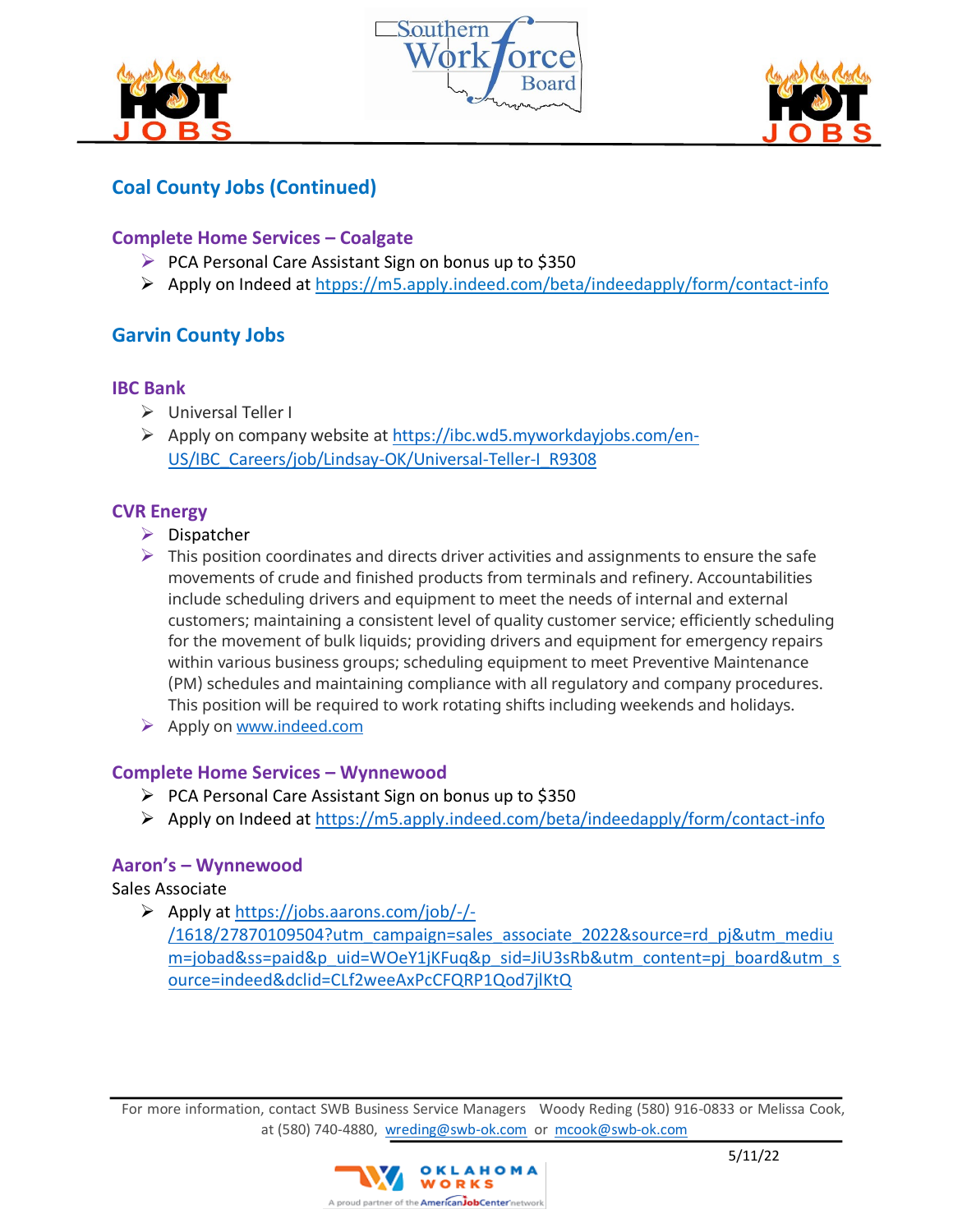





# **Haskell County Jobs**

## **Cookson Hills Electric Cooperative**

Seeking a highly motivated full-time Technical Support Representative at Cookson Hills Electric Cooperative's Cookson Hills Connect in Stigler. High school diploma or equivalent required plus 3 years' experience in technical support, or Associate's degree or coursework in Business or Information Technology related field. Must be at least 18 years of age. Competitive pay, excellent benefits, and retirement. For more information and to apply online, visit [www.cooksonhills.com](http://www.cooksonhills.com/). In addition, please submit resume to rmcsperitt@cooksonhills.com. Deadline to apply is Friday, May 6, 2022.

## **Kiamichi Technical Institute – Stigler**

- $\triangleright$  Looking to hire someone that speaks Spanish that could teach a class from 12:00 1:00 on Wednesdays and Thursdays.
- ➢ If interested…contact Shane Timmons [stimmons@ktc.edu](mailto:stimmons@ktc.edu) 918-967-2801 Workforce and Economic Development Coordinator 1410 Old Military Road Stigler, OK 74462

## **Joe Moore – Stigler**

- ➢ Crew Member
- ➢ Apply on indeed at htpps://m5.apply.indeed.com/beta/indeedapply/form/contact-info

# **Stigler OSU Extension Office – Stigler**

- ➢ Secretary
- ➢ Apply at: <https://okstate.csod.com/ats/careersite/JobDetails.aspx?site=8&id=11488>

# **Johnston County Jobs**

## **Vulcan Materials Company - Mill Creek**

- ➢ Heavy Equipment Operator Night Shift
- ➢ Locomotive Operator Night Shift

[www.jobs.myjobhelper.com](http://www.jobs.myjobhelper.com/)

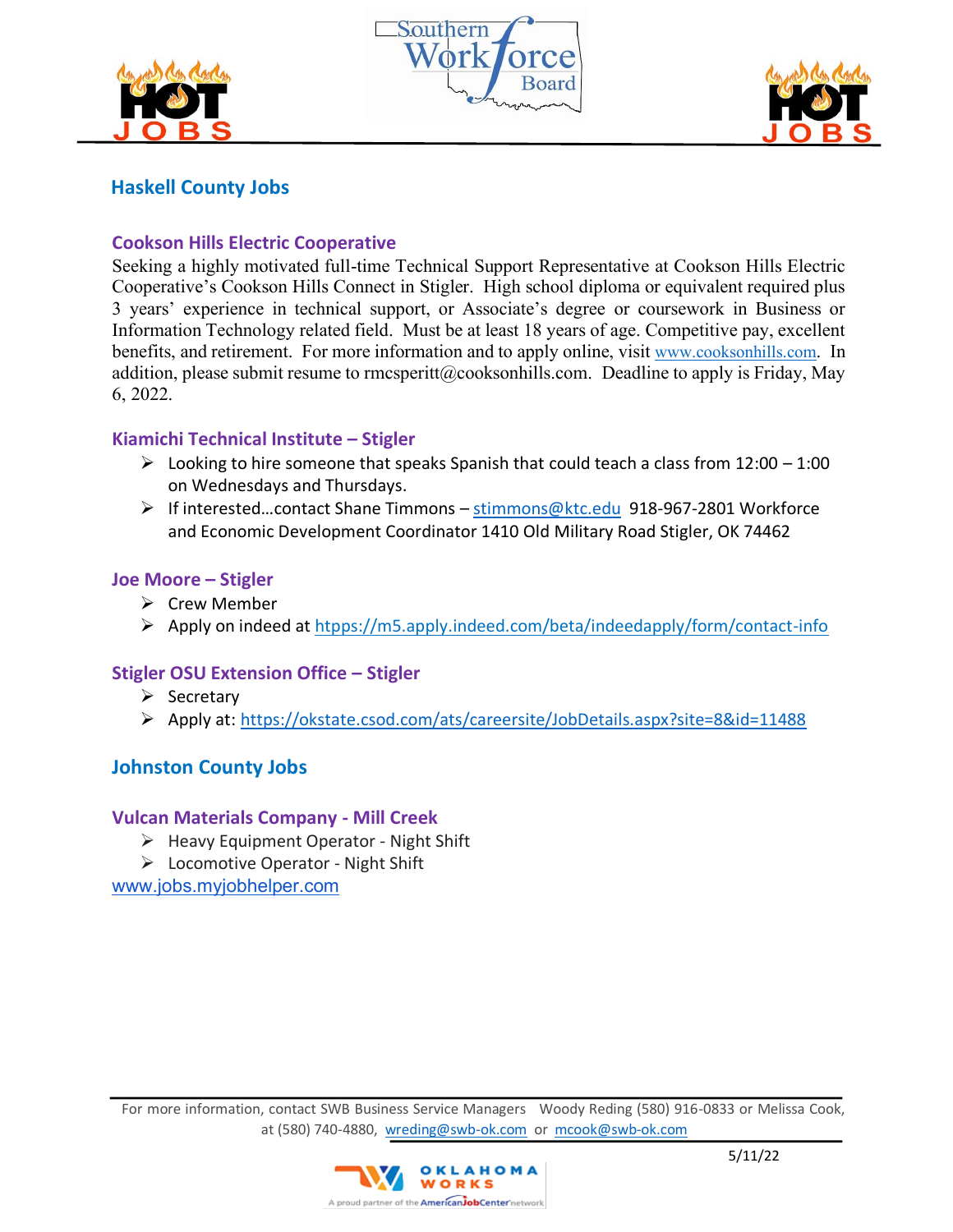





# **Johnston County Jobs (Continued)**

**Chickasaw Nation Impa'chi! Meals for Kids Program:**

Summer Youth Ambassador- We hope to find a good candidate before May. The program starts on May 23, 2022 and ends in July 29, 2022. Eligible candidates must be current college students or spring 2022 graduates. Past Summer Youth Ambassadors had interest in gaining hands on experience serving children in the community. They will serve full time for 10 weeks, including one week (or 5 days) paid vacation, earning up to  $$6,000$ . The application is in the link below and will be open until we find the right candidate. **[nokidhungry.com/youth-ambassadors](https://nam12.safelinks.protection.outlook.com/?url=https%3A%2F%2Furldefense.com%2Fv3%2F__https%3A%2Fwww.nokidhungry.org%2Fyouth-ambassadors__%3B!!IMeFMrRG1GeY!P1EDI8BzuarkBQV40oXexqump_tn3WWY_BP9kh4_VfBa_08Pj6yZL0xpYmgk1l9Ct90r0FM_%24&data=05%7C01%7CLori.McMillin%40mercy.net%7C490f4495c66240021cec08da2d44fbbf%7Cf1afa14862d1472cb26d4c1cfdcaa997%7C0%7C0%7C637872071870622650%7CUnknown%7CTWFpbGZsb3d8eyJWIjoiMC4wLjAwMDAiLCJQIjoiV2luMzIiLCJBTiI6Ik1haWwiLCJXVCI6Mn0%3D%7C2000%7C%7C%7C&sdata=rvxmG7e0iPuI%2F4VshH7RiJpSt7%2B6rH273TijxzRmqqM%3D&reserved=0)  [\[nokidhungry.org\]](https://nam12.safelinks.protection.outlook.com/?url=https%3A%2F%2Furldefense.com%2Fv3%2F__https%3A%2Fwww.nokidhungry.org%2Fyouth-ambassadors__%3B!!IMeFMrRG1GeY!P1EDI8BzuarkBQV40oXexqump_tn3WWY_BP9kh4_VfBa_08Pj6yZL0xpYmgk1l9Ct90r0FM_%24&data=05%7C01%7CLori.McMillin%40mercy.net%7C490f4495c66240021cec08da2d44fbbf%7Cf1afa14862d1472cb26d4c1cfdcaa997%7C0%7C0%7C637872071870622650%7CUnknown%7CTWFpbGZsb3d8eyJWIjoiMC4wLjAwMDAiLCJQIjoiV2luMzIiLCJBTiI6Ik1haWwiLCJXVCI6Mn0%3D%7C2000%7C%7C%7C&sdata=rvxmG7e0iPuI%2F4VshH7RiJpSt7%2B6rH273TijxzRmqqM%3D&reserved=0)**

Nutrition Program Specialist– is currently advertising on **[https://jobs.chickasaw.net/](https://nam12.safelinks.protection.outlook.com/?url=https%3A%2F%2Fjobs.chickasaw.net%2F&data=05%7C01%7CLori.McMillin%40mercy.net%7C490f4495c66240021cec08da2d44fbbf%7Cf1afa14862d1472cb26d4c1cfdcaa997%7C0%7C0%7C637872071870622650%7CUnknown%7CTWFpbGZsb3d8eyJWIjoiMC4wLjAwMDAiLCJQIjoiV2luMzIiLCJBTiI6Ik1haWwiLCJXVCI6Mn0%3D%7C2000%7C%7C%7C&sdata=bfEsca77RtxjnBZ2jqgQFY3%2F0Z3%2B0BzNifgSsFpaKjU%3D&reserved=0)** The position is part time, temporary, and for the summer only! Great for a teacher with the summer off!

If there any questions, Please, contact Hilary Brookins, Community Nutrition Manager at (580) 399-9189.

Chickasaw Nation Youth Clubs: Tishomingo Area: needing 4 PT Time Staff Sulphur Area: needing 1 FT and 4 PT Staff

Please, contact Donna Kirk at (580) 371-0153 or (580) 622-8302

# **Latimer County Jobs**

## **Murdock Contracting, LLC.** – Wilburton

- ➢ Construction Project Superintendent
	- [www.ziprecruiter.com](http://www.ziprecruiter.com/)

# **Franklin Electric – Wilburton**

- ➢ ESH Coordinator
	- [www.linked.com](http://www.linked.com/)

# **Family Dollar – Wilburton**

- $\triangleright$  Customer Service Representative
- ➢ Apply on company website at <https://sjobs.brassring.com/TGnewUI/Search/home/Home> WithPreLoad?PageType=JobDetails@partnerid=25600&siteid=5477&jobid=1498532&Co des-Indeed#jobDetails=1498532\_5477

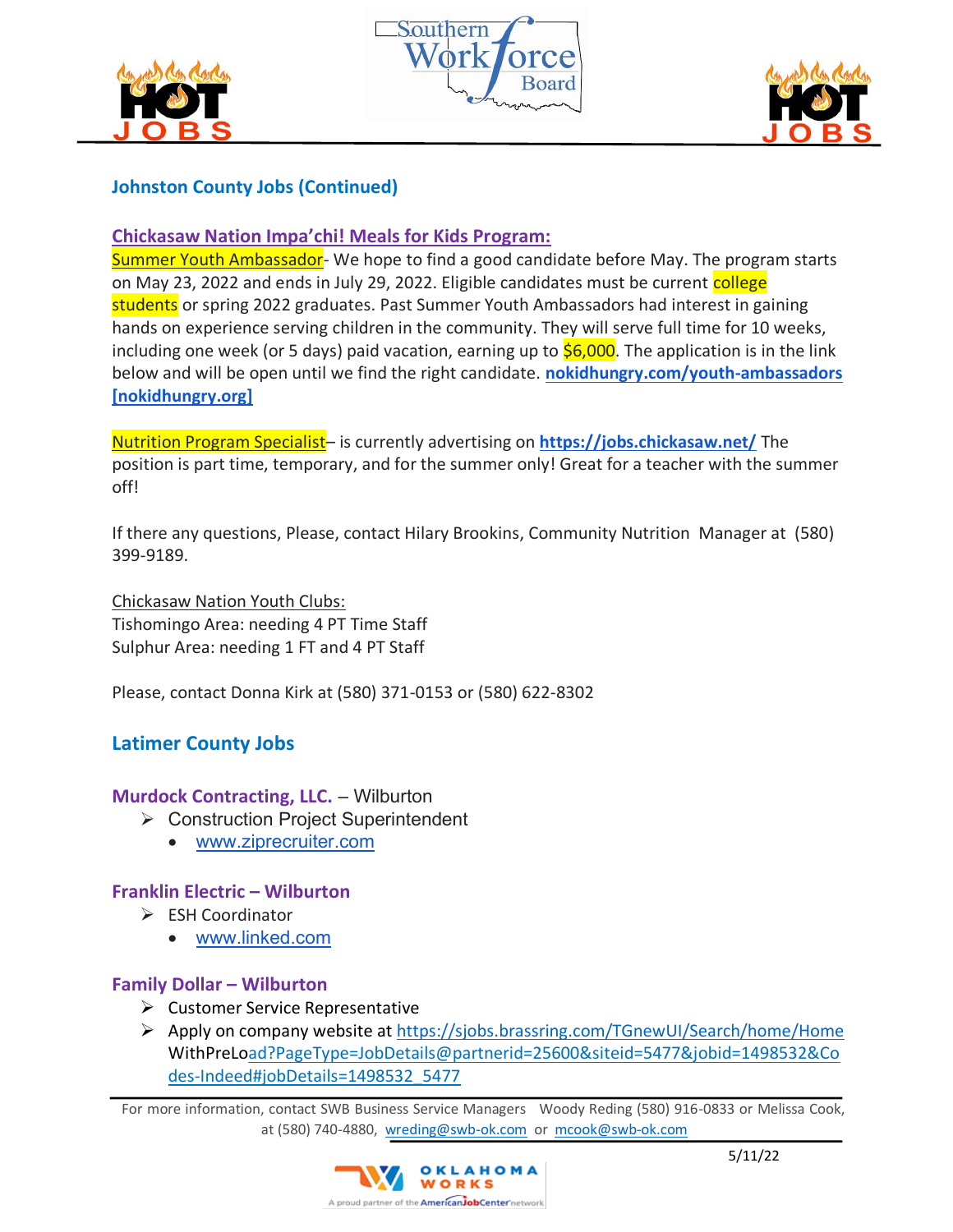





# **LeFlore County Jobs**

## **GPAC – Talihina**

- ➢ Commercial Construction Superintendent
	- ➢ Posted on Broadbean

## **Harp's Food Store**- **Poteau**

- ➢ Closing Manager
- Apply on indeed at<https://m5.apply.indeed.com/beta/indeedapply/form/contact-info>

## **OK Foods -Heavener**

- $\triangleright$  Wing Line Dept 15. 1<sup>st</sup> Shift
- Apply on company site [www.okfoods.com](http://www.okfoods.com/) https://career8.successfactors.com/career?career\_ns=job\_listing&company=C00 01099501P&navBarLevel=JOB\_SEARCH&career\_job\_req\_id=384532

# **Love County Jobs**

## **Winstar World Casino & Resort – Thackerville**

- $\triangleright$  Barback (\$1,000 sign-on bonus)
- ➢ Apply at [www.ziprecruiter.com](http://www.ziprecruiter.com/)

# **Peak Jani-King Border Casino – Thackerville**

- ➢ Janitorial Staff to clean, sanitize, and disinfect Border Casino in Thackerville, Ok
- $\triangleright$  Pay \$12.00 \$12.50/hour plus tips
- $\triangleright$  The ideal candidate must possess the following:
	- o Must be detail oriented, trustworthy and reliable.
	- o Must be at least 18 or over to apply.
	- o No cleaning or disinfecting experience is necessary, but preferred.
	- o Can lift up to 25 lbs.
- ➢ Call 580-276-8613 or 580-238-8486 to apply and set up an interview or apply in person
	- o 22953 Brown Springs Road Thackerville, Oklahoma

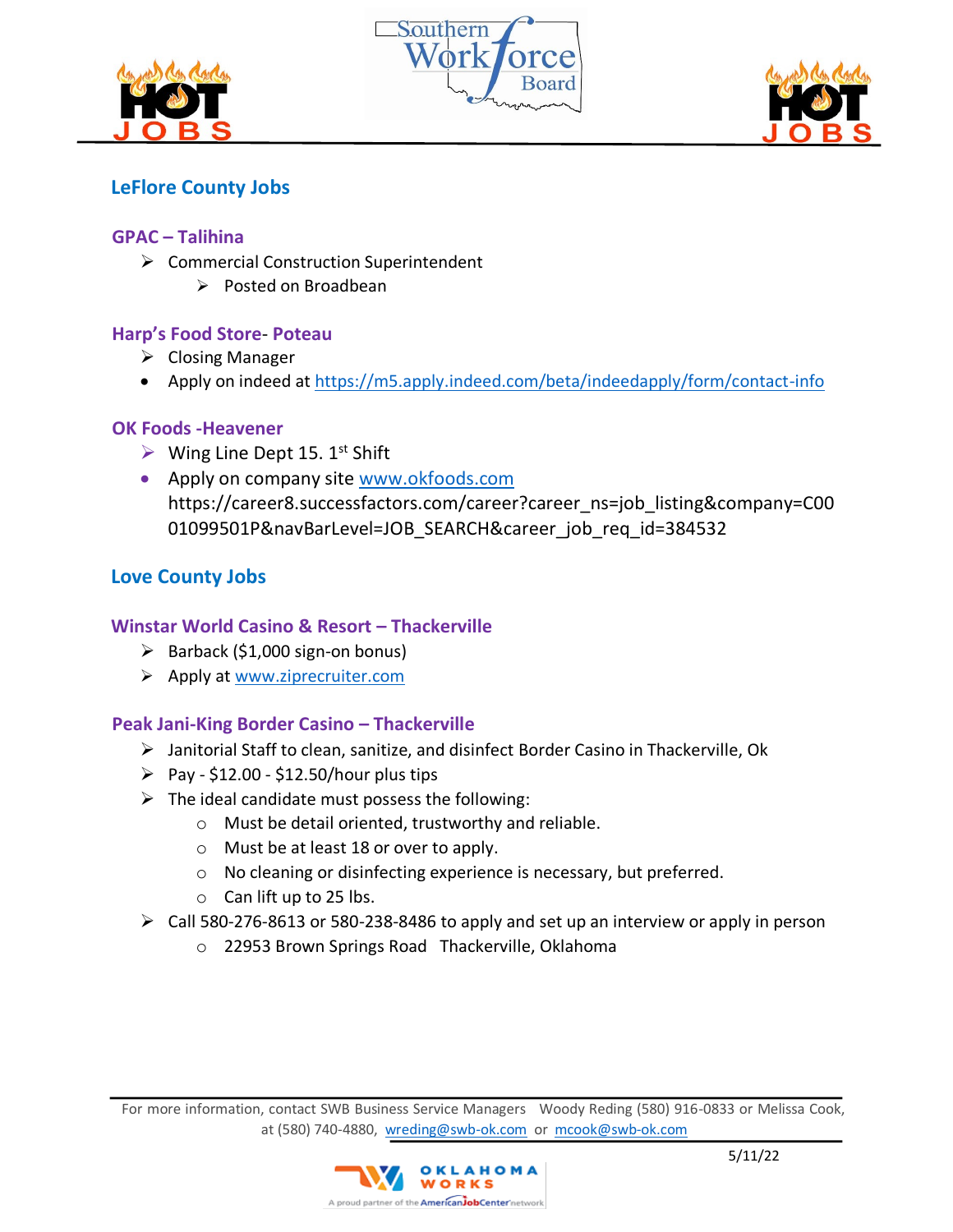





# **Marshall County Jobs**

#### **Traditions Spirits –** Kingston

- ➢ Cashier
	- [www.ziprecruiter.com](http://www.ziprecruiter.com/)

#### **Tendercare Home Health – Kingston**

- $\triangleright$  Registered Nurse Case Manager
	- [www.jobrapido.com](http://www.jobrapido.com/)

#### **Mata's Lunchbox – Kingston**

Host/Hostess [www.ziprecruiter.com](http://www.ziprecruiter.com/)

#### **Ajulia Executive Search – Oakland, Ok NEW!!!**

- ➢ Human Resources Manager
- ➢ Apply at [www.careerbuilder.com](http://www.careerbuilder.com/)

#### **Nomad Health – Madill NEW!!!**

- $\triangleright$  Emergency Room Travel Nurse Madill
- $\triangleright$  \$3060/Weekly (Shift 3 x 12)
- ➢ [www.careerbuilder.com](http://www.careerbuilder.com/)

#### **Alliance Health – Madill – NEW!!!**

- $\triangleright$  Physician Family Medicine
- $\triangleright$  Apply at www.jobrapido.com

## **McCurtain County Jobs**

#### **Setco Tires**

## ➢ Multiple Positions ( Safety/OSHA, General Laborers and Customer Service, Night Shift Supervisor, Auto Mechanic and Purchasing Manager)

• Apply in-person at Setco Tires 1803 NW Seminole Ave. Idabel, OK 74745 or contact Sia Xiong at sia.xiong@setcotire.com

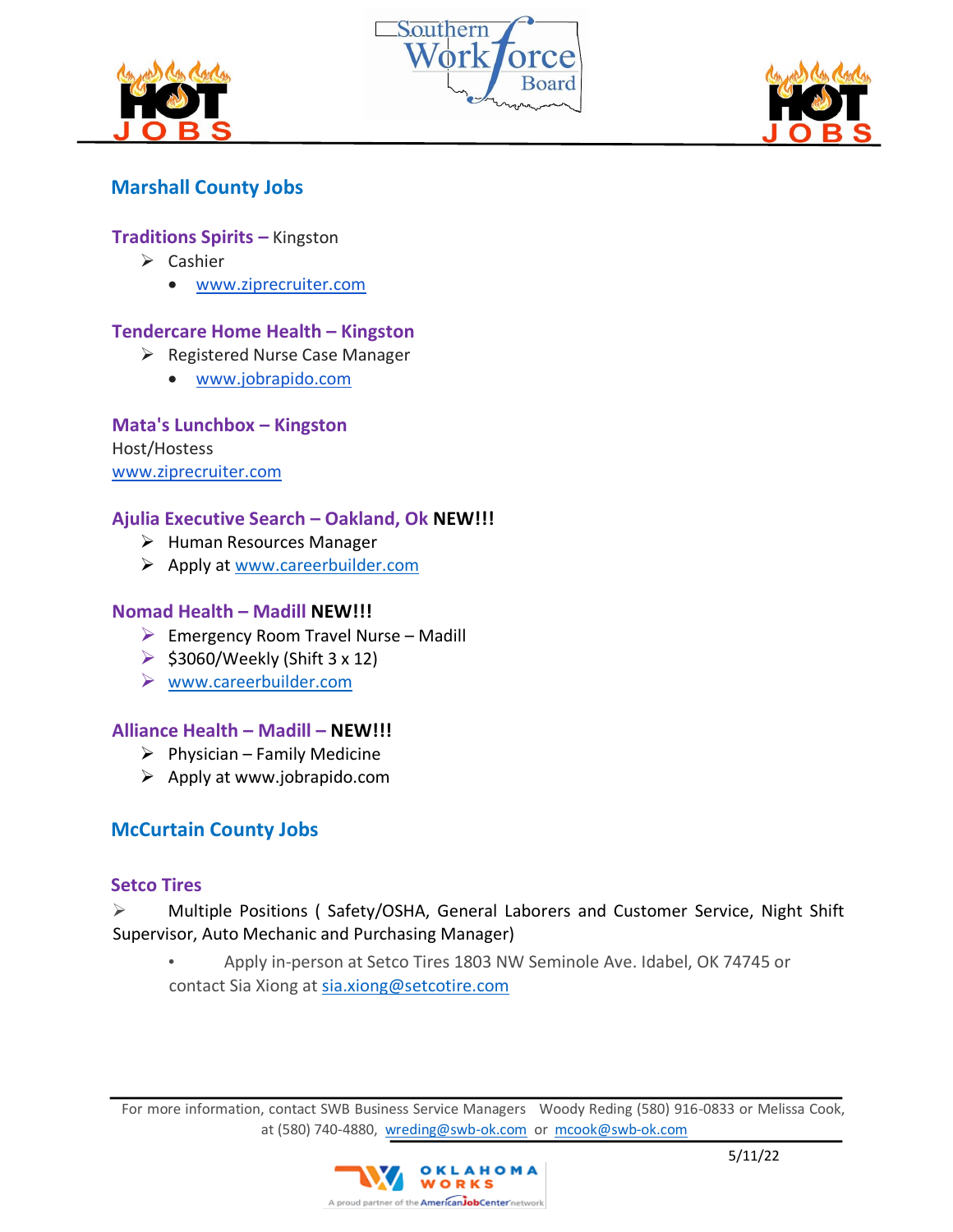





# **McCurtain County Jobs (Continued)**

#### **Weyerhauser - Idabel**

- ➢ Plant Utility Supervisor
	- [www.ziprecruiter.com](http://www.ziprecruiter.com/) or company website

## **Jakes Brickhouse Grill**

➢ Cooks, Servers, Bussers ➢ Apply in person or contact Alberto Gonzalez at 214- 861-5175

#### **Choctaw Nation of Oklahoma**

- $\triangleright$  Greenhouse Assistant Growing Hope Wheelock
- $\triangleright$  Apply at www.ziprecruiter.com

## **Guardian Flight – Idabel NEW!!!**

- $\triangleright$  King Air Pilot \$86,000 + \$10,000 Sign-on Bonus
- ➢ Apply at. [www.careers.gmr.net](http://www.careers.gmr.net/)

#### **Cerebral – Broken Bow NEW!!!**

- $\triangleright$  Associate Telemedicine Therapist
- $\triangleright$  Apply at [www.apply.appcast.io](http://www.apply.appcast.io/)

#### **Nations Best / Lambert Lumber – Broken Bow NEW!!!**

- ➢ Yard Loader
- ➢ Apply at [www.ziprecruiter.com](http://www.ziprecruiter.com/)

#### **GPM Investments, LLC. – Wright City NEW!!!**

- ➢ Sales Associate
- ➢ Apply at [www.ziprecruiter.com](http://www.ziprecruiter.com/)

## **Huber Engineered Woods – Broken Bow NEW!!!**

- ➢ Process Engineer
- $\triangleright$  Apply at www.applyrecruitology.com

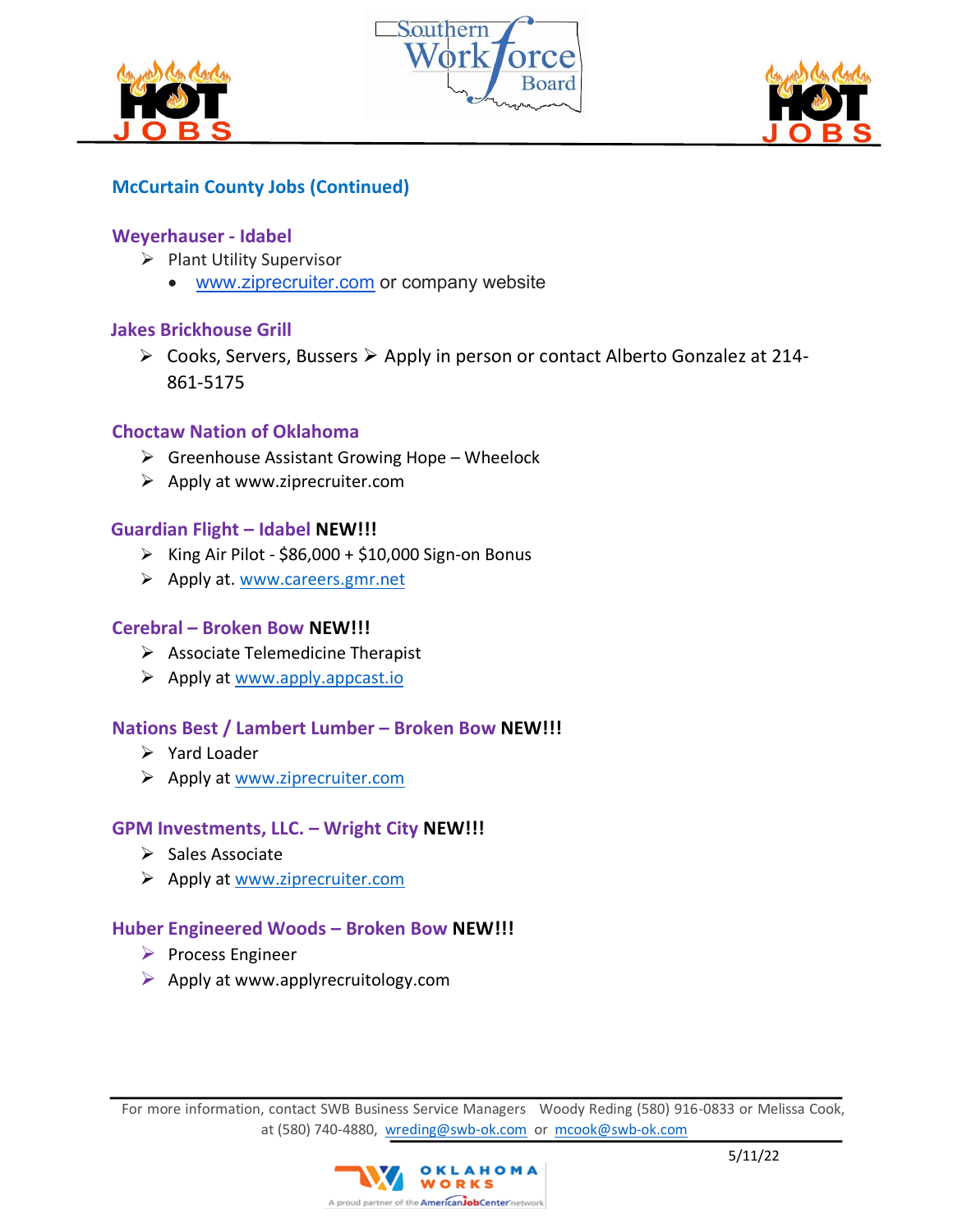





# **McCurtain County Jobs (Continued)**

## **Grateful Head Pizza Co. – Hochatown NEW!!!**

- ➢ Host/Hostess, Busser, Cook, Bartender, Gift Shop Clerk
- ➢ Apply in person with Ryan Mills / rmills@gratefulheadpizza.com

# **Murray County Jobs**

## **Kimmel Mechanical – Sulphur**

- ➢ Mechanical Journeyman
	- [www.ziprecruiter.com](http://www.ziprecruiter.com/)

## **Tractor Supply**

- ➢ Team Member Sulphur, Ok
	- Apply at [www.tractorsupply.com](http://www.tractorsupply.com/)

## **Oklahoma Department of Veteran Affairs**

- ➢ Registered Nurse (RN)
- ➢ Apply a[t www.jobrapido.com](http://www.jobrapido.com/)

## **City of Davis Turner Falls Park**

- $\triangleright$  Life Guard
- ➢ Maintenance
- ➢ Retail
- $\triangleright$  Housekeeping
- $\triangleright$  Shuttle Drivers (Must be able to obtain CDL)
- ➢ Wages range from \$9.00 \$22.00/hr. Various days & hours to include Saturdays & Sundays
- ➢ Apply in person at Turner Falls Park, Davis, Oklahoma

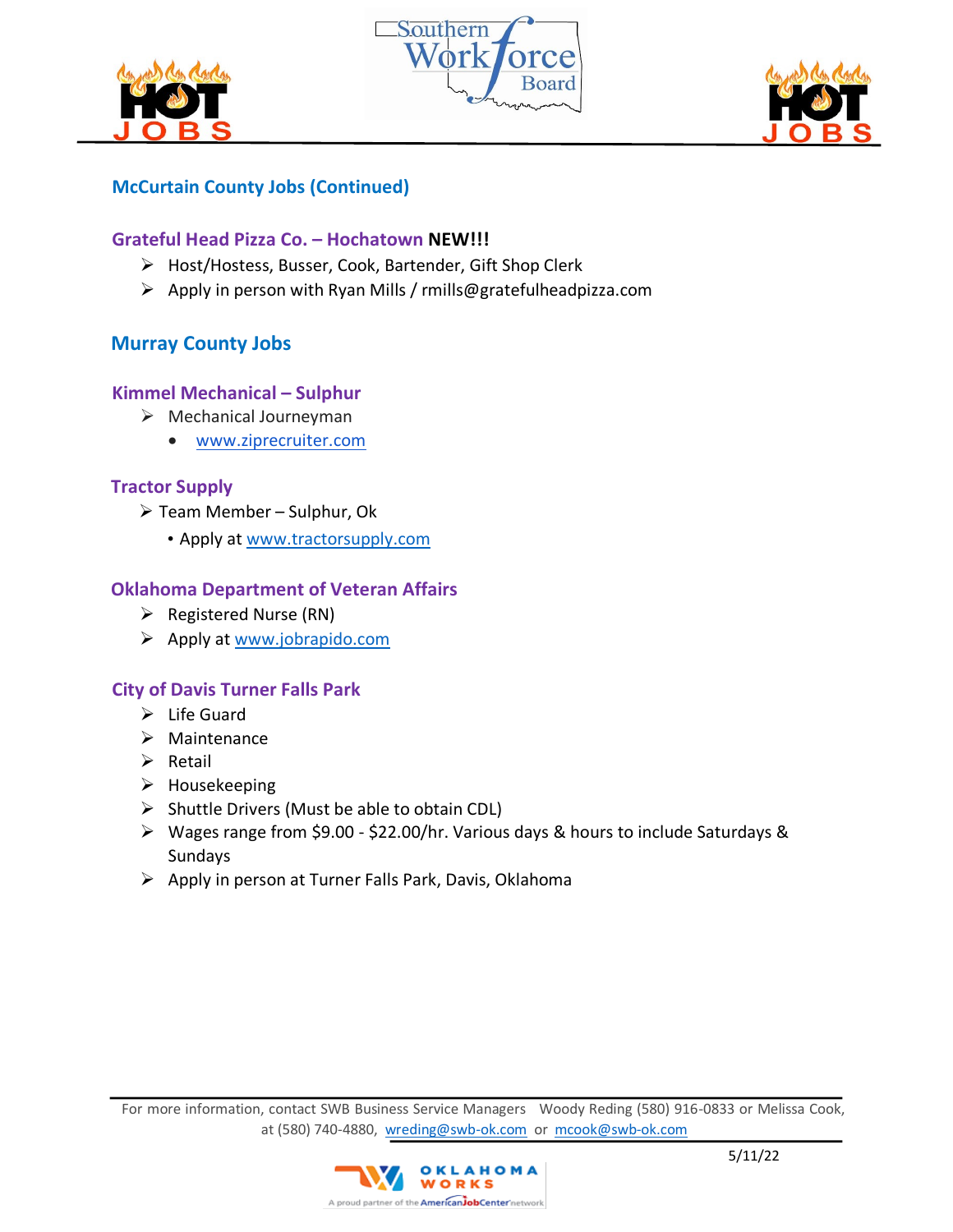





# **Murray County Jobs (Continued)**

## **Mac Trailer – Davis Multiple Positions!**

- ➢ Plumber
- ➢ Environmental Health and Safety Manager
- ➢ Production Supervisor
- ➢ Warehouse Clerk
- ➢ Welder
- ➢ Apply at [http://mactrailer.com/careers,](http://mactrailer.com/careers) email to [Tspenser@mactrailer.com,](mailto:Tspenser@mactrailer.com) by phone 580-448-4900, or in-person @ Mac Trailer 8304 W McKee Industrial Road, Davis, Oklahoma 73030

## **Murray County Rural Water District No. 1**

- $\triangleright$  Field Hand
- $\geq$  \$14 \$18/hour Full Time
- $\triangleright$  Apply at [www.ziprecruiter.com](http://www.ziprecruiter.com/)

## **Chickasaw Nation Impa'chi! Meals for Kids Program:**

Summer Youth Ambassador- We hope to find a good candidate before May. The program starts on May 23, 2022 and ends in July 29, 2022. Eligible candidates must be current college students or spring 2022 graduates. Past Summer Youth Ambassadors had interest in gaining hands on experience serving children in the community. They will serve full time for 10 weeks, including one week (or 5 days) paid vacation, earning up to \$6,000. The application is in the link below and will be open until we find the right candidate. **[nokidhungry.com/youth-ambassadors](https://nam12.safelinks.protection.outlook.com/?url=https%3A%2F%2Furldefense.com%2Fv3%2F__https%3A%2Fwww.nokidhungry.org%2Fyouth-ambassadors__%3B!!IMeFMrRG1GeY!P1EDI8BzuarkBQV40oXexqump_tn3WWY_BP9kh4_VfBa_08Pj6yZL0xpYmgk1l9Ct90r0FM_%24&data=05%7C01%7CLori.McMillin%40mercy.net%7C490f4495c66240021cec08da2d44fbbf%7Cf1afa14862d1472cb26d4c1cfdcaa997%7C0%7C0%7C637872071870622650%7CUnknown%7CTWFpbGZsb3d8eyJWIjoiMC4wLjAwMDAiLCJQIjoiV2luMzIiLCJBTiI6Ik1haWwiLCJXVCI6Mn0%3D%7C2000%7C%7C%7C&sdata=rvxmG7e0iPuI%2F4VshH7RiJpSt7%2B6rH273TijxzRmqqM%3D&reserved=0)  [\[nokidhungry.org\]](https://nam12.safelinks.protection.outlook.com/?url=https%3A%2F%2Furldefense.com%2Fv3%2F__https%3A%2Fwww.nokidhungry.org%2Fyouth-ambassadors__%3B!!IMeFMrRG1GeY!P1EDI8BzuarkBQV40oXexqump_tn3WWY_BP9kh4_VfBa_08Pj6yZL0xpYmgk1l9Ct90r0FM_%24&data=05%7C01%7CLori.McMillin%40mercy.net%7C490f4495c66240021cec08da2d44fbbf%7Cf1afa14862d1472cb26d4c1cfdcaa997%7C0%7C0%7C637872071870622650%7CUnknown%7CTWFpbGZsb3d8eyJWIjoiMC4wLjAwMDAiLCJQIjoiV2luMzIiLCJBTiI6Ik1haWwiLCJXVCI6Mn0%3D%7C2000%7C%7C%7C&sdata=rvxmG7e0iPuI%2F4VshH7RiJpSt7%2B6rH273TijxzRmqqM%3D&reserved=0)**

Nutrition Program Specialist– is currently advertising on **[https://jobs.chickasaw.net/](https://nam12.safelinks.protection.outlook.com/?url=https%3A%2F%2Fjobs.chickasaw.net%2F&data=05%7C01%7CLori.McMillin%40mercy.net%7C490f4495c66240021cec08da2d44fbbf%7Cf1afa14862d1472cb26d4c1cfdcaa997%7C0%7C0%7C637872071870622650%7CUnknown%7CTWFpbGZsb3d8eyJWIjoiMC4wLjAwMDAiLCJQIjoiV2luMzIiLCJBTiI6Ik1haWwiLCJXVCI6Mn0%3D%7C2000%7C%7C%7C&sdata=bfEsca77RtxjnBZ2jqgQFY3%2F0Z3%2B0BzNifgSsFpaKjU%3D&reserved=0)** The position is part time, temporary, and for the summer only! Great for a teacher with the summer off!

If there any questions, Please, contact Hilary Brookins, Community Nutrition Manager at (580) 399-9189.

Chickasaw Nation Youth Clubs: Tishomingo Area: needing 4 PT Time Staff Sulphur Area: needing 1 FT and 4 PT Staff Please, contact Donna Kirk at (580) 371-0153 or (580) 622-8302

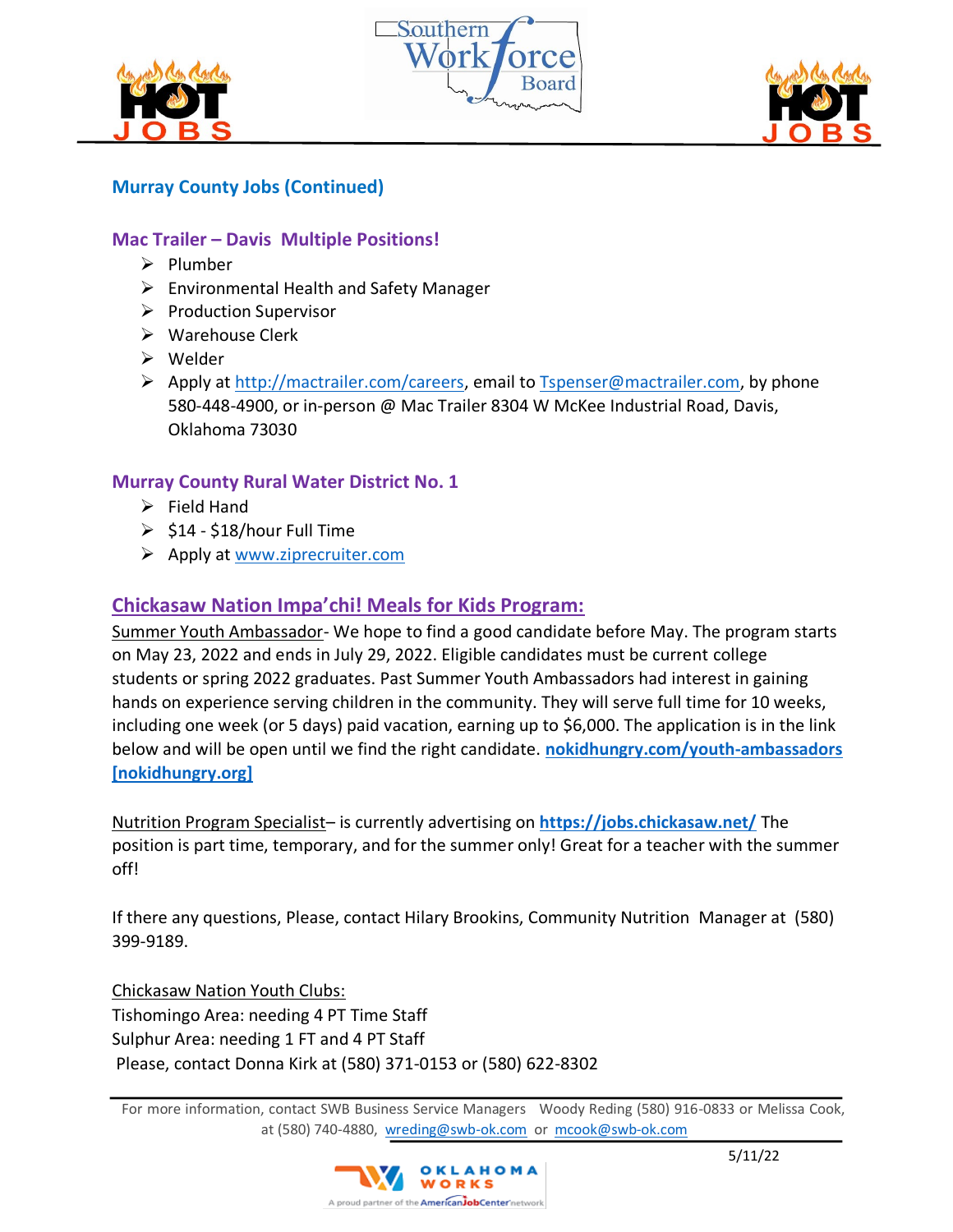





# **Murray County Jobs (Continued)**

## **US National Park Service -Sulfur**

- ➢ Park Guide
- $\triangleright$  Park Guides greet visitors to educate and inform them in our National Parks. Work can include providing information on natural, cultural, or historical resources.
- Apply on company site at<https://www.usajobs.gov/job/651701200>
- Open & closing dates- 05/02/2022 to 05/09/2022

# **SAS Retail Services – Sulphur NEW !!!**

- ➢ Retail Sales Representative
- ➢ Apply at www.advantageparadox.ai

## **Atona – Sulphur NEW!!!**

- $\triangleright$  Data Entry
- ➢ Apply at [www.us.jobrapido.com](http://www.us.jobrapido.com/)

# **Pittsburg County Jobs**

#### **AllSearch Recruiting** – McAlester

- ➢ Construction Superintendent General Contractor
	- Base to 100K/Year
	- [www.ziprecruiter.com](http://www.ziprecruiter.com/)

## **Angels Care Home Health- McAlester**

- ➢ Full time & PRN Behavioral Health RNs
- ➢ To apply: jobs.angelscarehealth.com or call 918-202-6594 or
- $\triangleright$  fax resumes to 918-202-5533

## **AARP Foundation**

- ➢ Senior Community Service Employment Program in McAlester
- ➢ Apply at [https://careers.aarp.org/careers-home/jobs/2847?lang=en-us](https://nam12.safelinks.protection.outlook.com/?url=https%3A%2F%2Fcareers.aarp.org%2Fcareers-home%2Fjobs%2F2847%3Flang%3Den-us&data=05%7C01%7Cewalker%40aarp.org%7C0d1e6721ea984887512608da23e03990%7Ca395e38b4b754e4493499a37de460a33%7C0%7C0%7C637861743195891292%7CUnknown%7CTWFpbGZsb3d8eyJWIjoiMC4wLjAwMDAiLCJQIjoiV2luMzIiLCJBTiI6Ik1haWwiLCJXVCI6Mn0%3D%7C3000%7C%7C%7C&sdata=B43EKW3WiYQbJdUnAZm99DqJMpsa5iTwHXRl%2BnMzAb0%3D&reserved=0)

## **[Bemac Supply](https://www.indeed.com/cmp/Bemac-Supply-1?campaignid=mobvjcmp&from=mobviewjob&tk=1fvtpot2upkjs800&fromjk=74a98ddbba4ff5f4)**

- ➢ Collections/AR Clerk McAlester, OK 74501
- ➢ Apply at [www.indeed.com](http://www.indeed.com/)

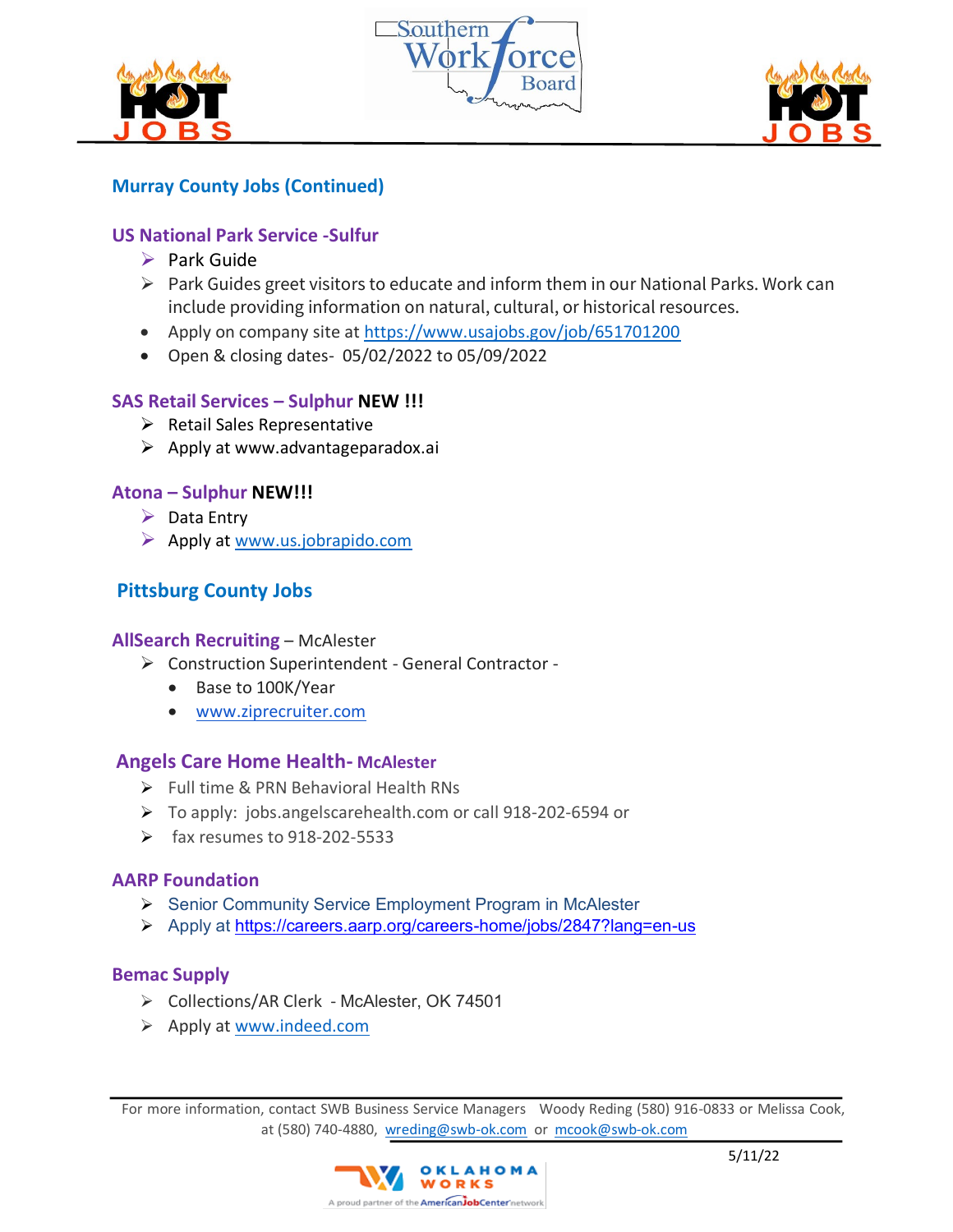





# **Pittsburg County Jobs (Continued)**

## **Five Below – McAlester NEW Store Opening!!!**

- ➢ Retail Store Manager
- $\triangleright$  \$50 to \$55k Full Time
	- Apply on [www.indeed.com](http://www.indeed.com/)

## **Cameron Craig Group – McAlester**

- ➢ Materials Manager
- ➢ Posted on Cameron Craig Group

## **Mammoth Energy Services Inc. - Atoka/Ardmore/McAlester**

- ➢ Water Transfer Operator
- ➢ [www.jobs.myjobhelper.com](http://www.jobs.myjobhelper.com/)

## **McAlester Regional Health Center**

➢ Certified Scrub Tech

Apply on company website at [mrhcok.com/careers](http://mrhcok.com/careers) then job openings. Or any resumes can be emailed to Trina Grantham at [tgrantham@mrhcok.com](mailto:tgrantham@mrhcok.com) and my office number is 918 421-6970.

- ➢ RMA SE OB
- ➢ Speech Language Pathologist Assistant
- ➢ Ultrasound Tech
- ➢ Cooks at Belfair
- ➢ Cafeteria Attendants at Belfair
- $\triangleright$  RN's
- ➢ LPN's
- ➢ Certified Scrub Tech
- ➢ LPN Supervisor at Van Buren House
- ➢ Environmental Services
- ➢ COTA
- ➢ Physical Therapy Assistant
- $\triangleright$  Rad Tech
- $\triangleright$  Registered Respiratory Therapist
- ➢ MRHC Volunteers
- ➢ Physical Therapist
- ➢ CT Tech
- ➢ MRI Tech
- $\triangleright$  QA Supervisor for Lab

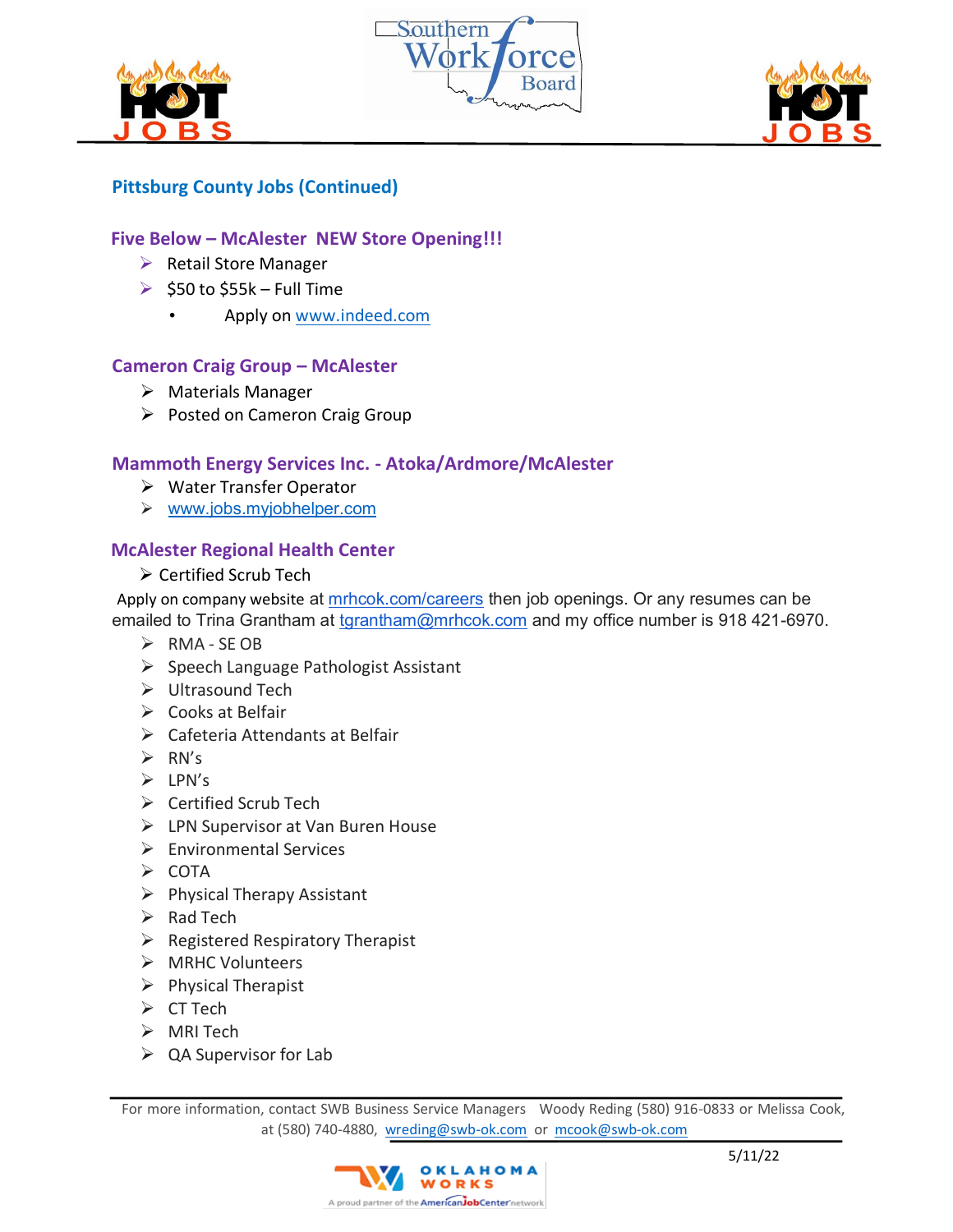





## **Pittsburg County Jobs (Continued)**

#### **Apex Cinema- McAlester**

- ➢ Office Assistant
- Apply at www.indeed.com

## **Stonebriar Auto Services, LLC. McAlester - Multiple positions!**

- ➢ Customer Service Advisor
- ➢ Assistant Store Manager
- $\blacktriangleright$  Lube Technician
- Apply on www.indeed.com

## **Pontotoc County Jobs**

## **Call A Ride Public Transit**

- ➢ Driver/Dispatcher
	- Full-time Day Shift, Monday -Friday Salary plus benefits-Must be over 18 w/DL, Must have good driving record, pass background check and drug screen.
	- Apply in person at 15425 CR 3540, Ada, OK

## **Cothran Development Strategies Inc - Ada**

- ➢ Project Assistant
- Apply at www.indeed.com or https://www.indeed.com/cmp/Cothran-Development-Strategies,- Inc.?from=mobviewjob&tk=1g25snu49kf0p800&fromjk=255a18b82aa005b3&attributioni d=mobvjcmp

# **Pushmataha County Jobs**

## **Teal-Jones Lumber**

- ➢ Millwrights, Electricians, Saw Filers
	- Apply at www.indeed.com

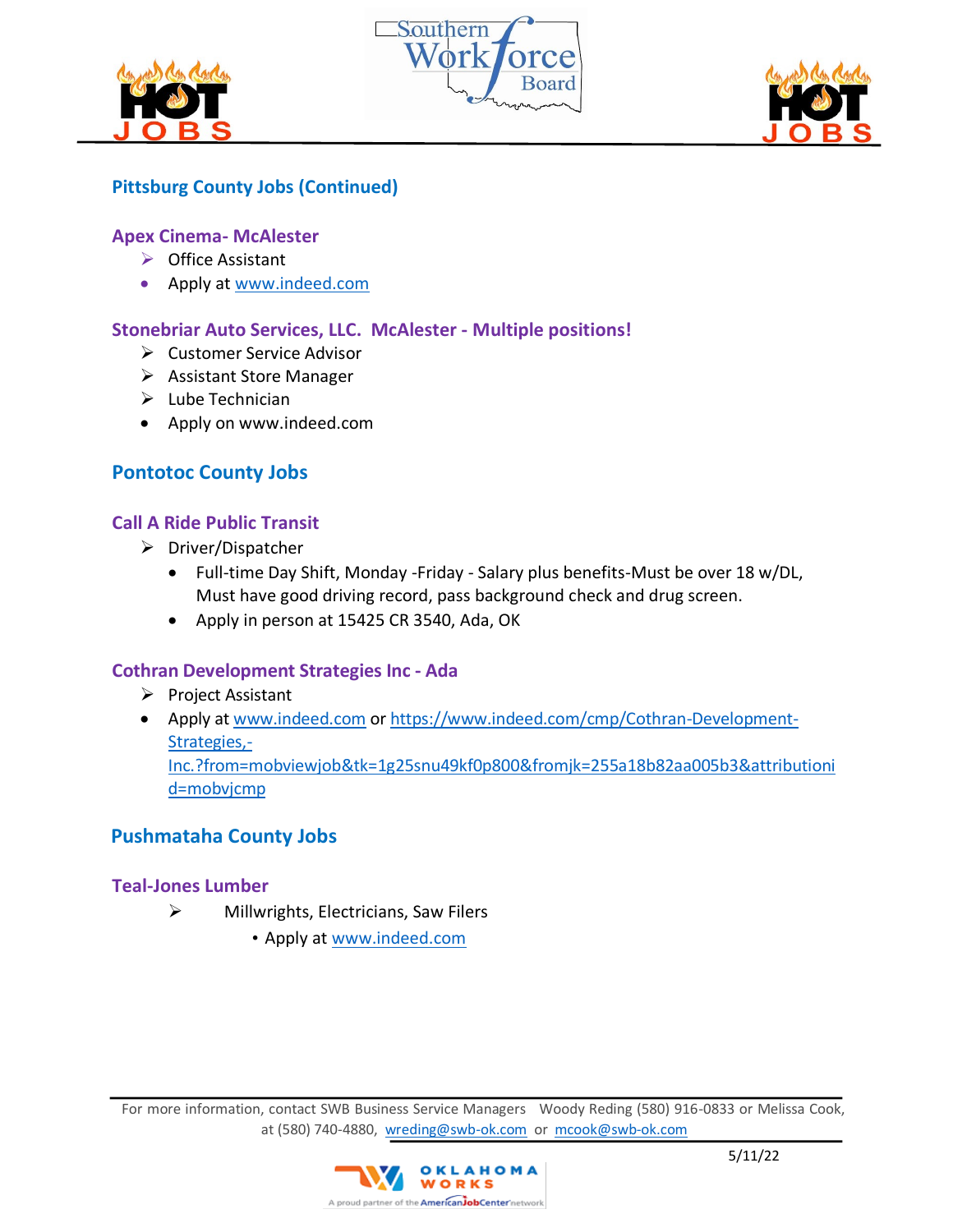





# **Pushmataha County Jobs (Continued**

## **Teal-Jones Lumber – Antlers**

- ➢ Woodyard Heavy Equipment Operator Day Shift–824K John Deere Wheel Loader)
	- Apply at www.upward.net or www.indeed.com
- ➢ Procurement Forester
	- www.upward.net

#### **Asplundh Tree Experts – Antlers**

- ➢ Grounds person (Non-union),Trimmer/Climber, Apprentice/Trimmer with DL Non-Union Region 168
	- Apply at www.ziprecruiter.com